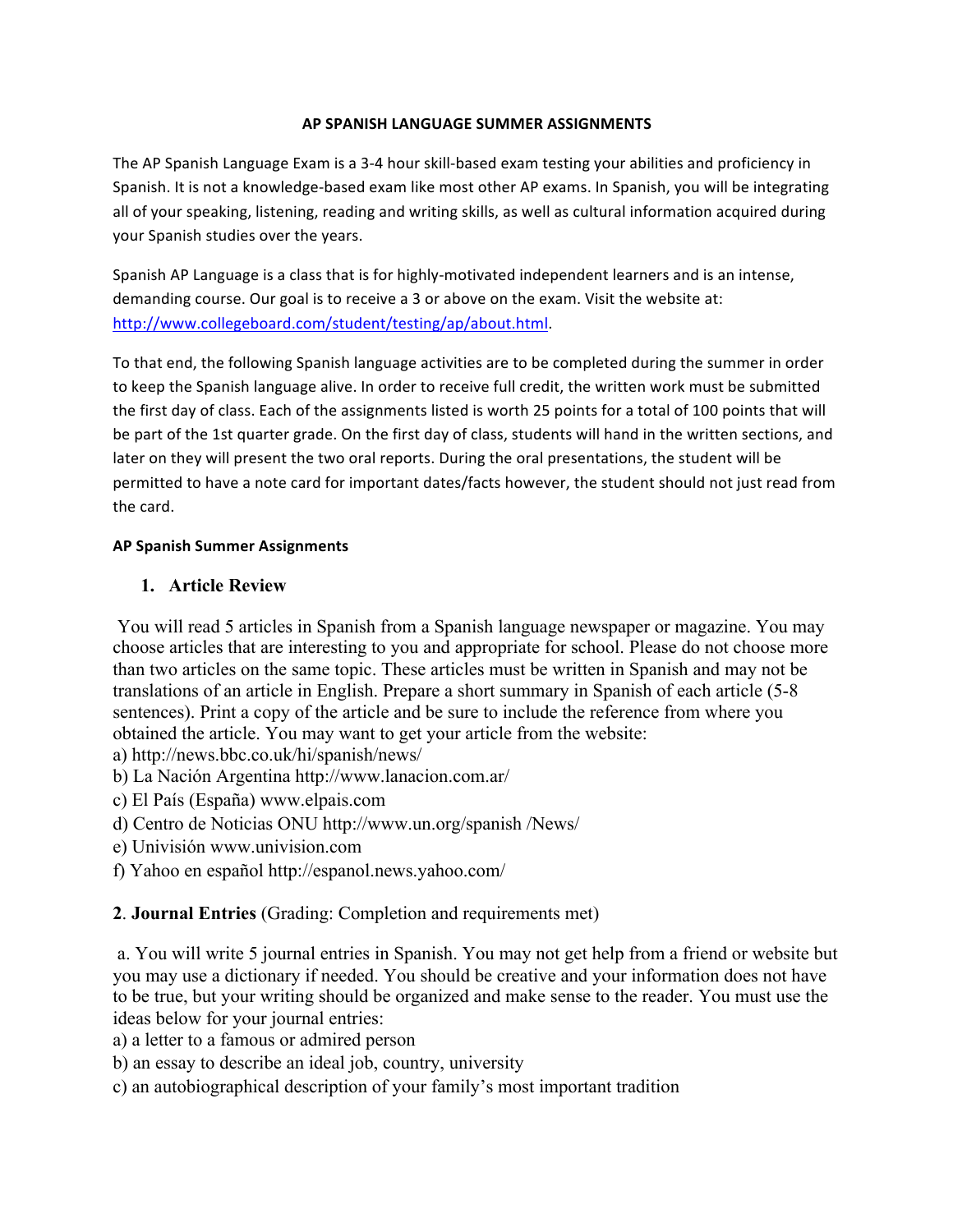d) an original poem, song or story e) a description of a favorite movie, book, musical group f) a biography of a superhero, famous person, favorite person g) an essay that begins if I could change one thing...Si pudiera cambiar una cosa... h) an essay to explain the importance of vacations and time off i) an essay to describe a new summer holiday j) a list of the top 10 reasons you are taking AP Spanish Language

b. Go to the AP website and look over the test components, old tests, etc for the AP Spanish Language Exam only (not the Literature Exam). Familiarize yourself with the test so you know where all your hard work is going this next year.

http://www.collegeboard.com/student/testing/ap/sub\_spanlang.html?spanlang

*You will be awarded points for completing this assignment fully and completely.*

**3**. **The first oral section**: **"Show and Tell"** (Grading: See attached rubric) Students will do a 'show and tell' about their summer. Students will highlight the most important aspects of different activities they have done in the months of July, and August respectively. Students will include appropriate regalia or visuals to go along with their presentations. The presentations must last at least two minutes.

**4. The second oral section: "Mini-biography"** (Grading: See attached rubric) Students will present information about a famous Hispanic person. The presentation must be at least 2 minutes long. Information to be included: a. Date when the person was born and when he/she died b. Where they were born and family background c. Occupation and what they did that was significant /major accomplishments d. What makes this person unique/famous and something interesting about them e. A picture of the person Feel free to make poster as reference and to help the audience learn about your person.

# **Here are some recommendations for things to do over the summer and during the school year to help prepare you for the language exam. These are in addition to your summer assignments.**

1. Every day, pick up a Spanish publication and read some of it. Some possible choices include "People Magazine en Español", "Variedades", "Hola", or other such publications. These are available at local bookstores/magazine shops/etc. Car magazines, fashion magazines, etc. are all good alternatives. It is essential to do some reading and to be exposed to Spanish publications.

2. You can also go on the Internet and read articles in Spanish such as on-line newspapers, magazines, and web sites. Many search engines are available in Spanish. If you click on or type "video" at www.Yahoo.com or www.Google.com, you can find videos in Spanish that will help with visual, audio and gestures in Spanish.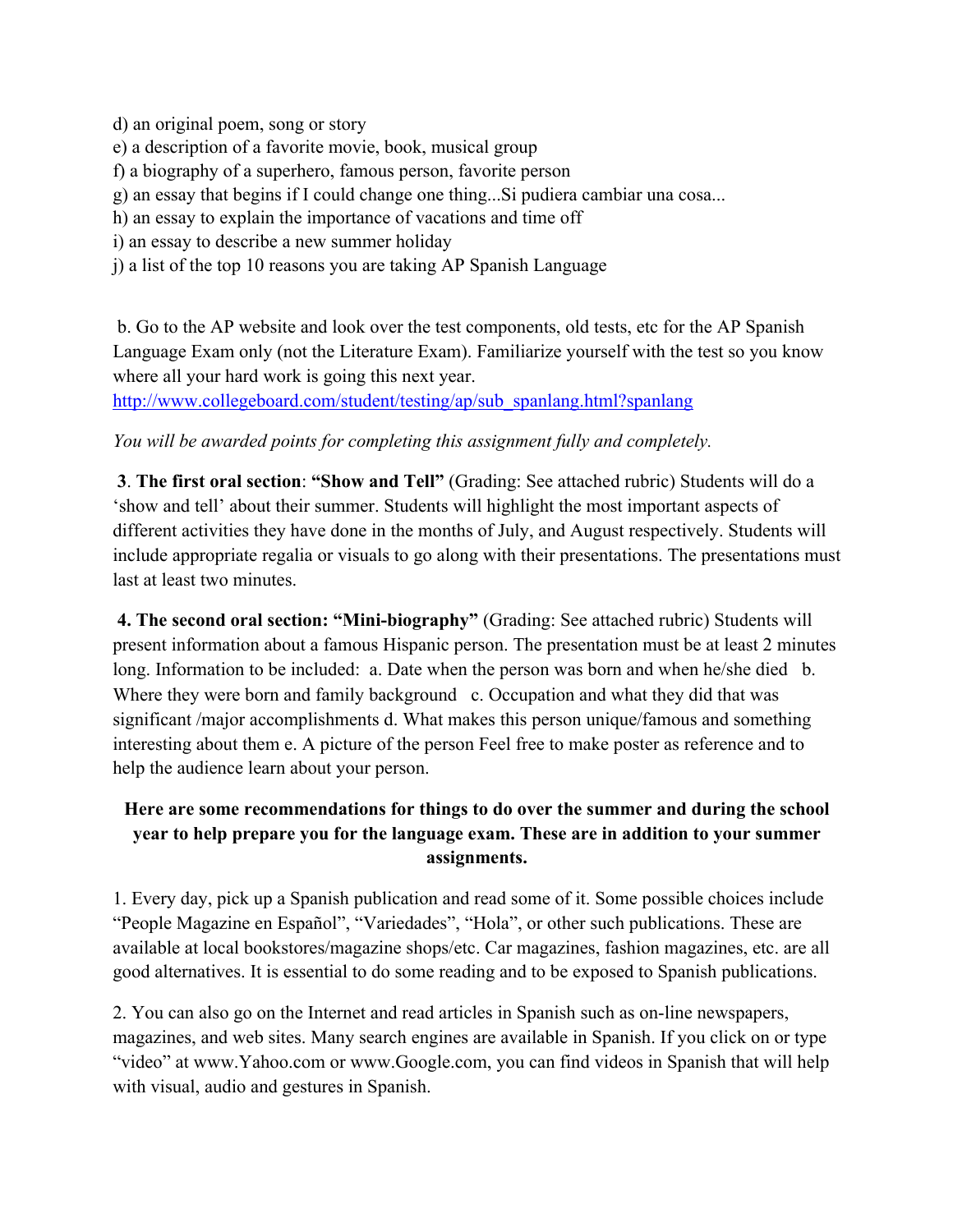3. Have some daily contact with Univisión or other Spanish programming on television or DVD. I recommend watching news programs such as "Primer Impacto," or "Noticiero." You will see and hear speakers from all of the Spanish-speaking countries. There are also the "telenovelas," if that interests you. Additionally, there are many different game shows. You will need frequent contact over the summer with Spanish language and cultures. Don't forget, cartoons! You can watch almost all Nickelodeon or Disney cartoons in Spanish.

4. Listen to a variety of Spanish accents. Videos and DVDs are excellent resources, too, for listening to Spanish. While watching your favorite DVD this summer, select to hear or watch your DVD in the Spanish language. You probably will not understand everything, but over time your understanding will increase. Another option is to record a show, then pick a 3-5 minute segment and keep rewinding it, working with it until you get most of what is going on. You might like working with music videos or commercials when you do this at first.

5. Seek out opportunities to listen to "live" Spanish. There are community cultural events and local places that have activities and services in Spanish and local service organizations that provide services to the Spanish-speaking community. You can help others while helping yourself. Speak Spanish with family, friends, and co-workers. You may be surprised at how many people in this area speak Spanish.

6. Listen to Spanish music. Visit local shops, department stores or download songs from the Internet. You may even want to consider Podcasts available in Spanish. There are some designed to teach Spanish as well as some for entertainment. Try Duolingo!

7. Any practice is better than none! Feel free to email me with any questions or concerns throughout the summer at  $diserra@sof.edu$ .

¡Gracias y nos vemos en septiembre!

| <b>Rubrics</b>                                      | "Show and Tell" |       |
|-----------------------------------------------------|-----------------|-------|
| 1. Fully addresses and completes the task           |                 | 54321 |
| 2. Relevant, thorough treatment of the topic        |                 | 54321 |
| 3. Very well-organized, cohesive response           |                 | 54321 |
| 4. All or almost all of the information is accurate |                 | 54321 |
| 5. Accurate social and/or cultural ref. included    |                 | 54321 |
| 6. Use and control of a variety of structures       |                 | 54321 |
| 7. Rich vocabulary used with precision              |                 | 54321 |
| 8. High level of fluency                            |                 | 54321 |
| 9. Excellent pronunciation                          |                 | 54321 |